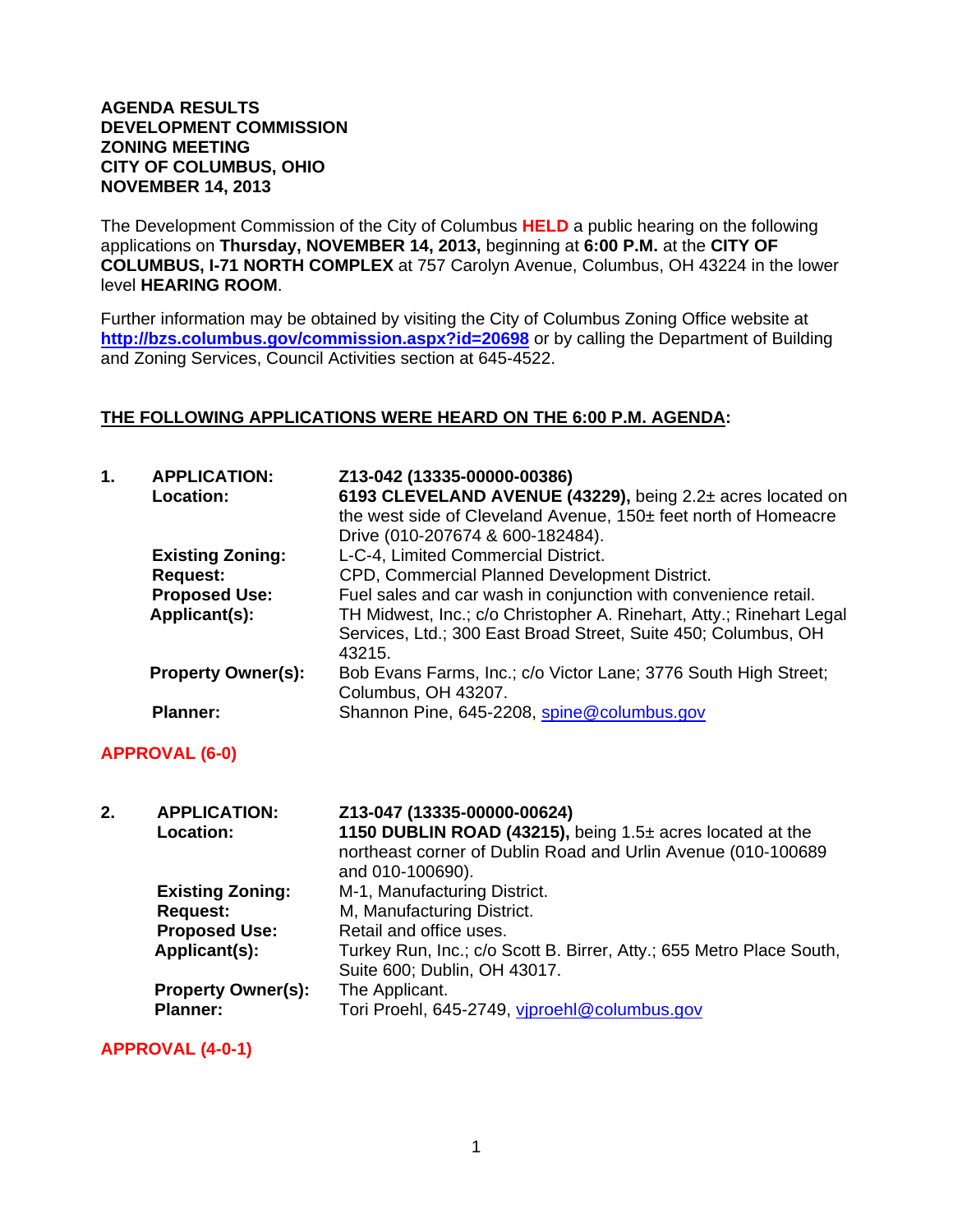| 3. | <b>APPLICATION:</b>       | Z13-048 (13335-00000-00629)                                             |
|----|---------------------------|-------------------------------------------------------------------------|
|    | Location:                 | 1131 DUBLIN ROAD (43215), being 0.77± acres located on the              |
|    |                           | south side of Dublin Road, 145± feet west of Fairview Avenue (010-      |
|    |                           | 258109).                                                                |
|    | <b>Existing Zoning:</b>   | C-4, Commercial District.                                               |
|    | <b>Request:</b>           | ARLD, Apartment Residential District.                                   |
|    | <b>Proposed Use:</b>      | Multi-unit residential development.                                     |
|    | Applicant(s):             | Wayne A. Garland, Jr.; c/o Dave Perry, Agent; David Perry Co.           |
|    |                           | Inc.; 145 East Rich St., 3 <sup>rd</sup> Floor; Columbus, OH 43215; and |
|    |                           | Donald Plank, Plank Law Firm; 145 East Rich St., 3rd Floor;             |
|    |                           | Columbus, OH 43215.                                                     |
|    | <b>Property Owner(s):</b> | Clydeco, LTD; c/o Dave Perry, Agent; David Perry Co.; 145 East          |
|    |                           | Rich St., 3 <sup>rd</sup> Floor; Columbus, OH 43215.                    |
|    | <b>Planner:</b>           | Tori Proehl, 645-2749, viproehl@columbus.gov                            |

# **APPROVAL (6-0)**

| 4. | <b>APPLICATION:</b>       | Z13-049 (13335-00000-00634)                                 |
|----|---------------------------|-------------------------------------------------------------|
|    | Location:                 | 1580 JOYCE AVENUE (43219), being 0.49± acres located at the |
|    |                           | southeast corner of Joyce and Seventeenth Avenues (010-     |
|    |                           | 108440; North Central Area Commission).                     |
|    | <b>Existing Zoning:</b>   | C-4, Commercial, and R-2, Residential District.             |
|    | <b>Request:</b>           | C-4, Commercial District.                                   |
|    | <b>Proposed Use:</b>      | Commercial development.                                     |
|    | Applicant(s):             | Asnakew Tadesse; c/o Alex Gared, Agent; 960 Sunbury Road;   |
|    |                           | Columbus, OH 43219.                                         |
|    | <b>Property Owner(s):</b> | The Applicant.                                              |
|    | <b>Planner:</b>           | Shannon Pine, 645-2208, spine@columbus.gov                  |

## **TABLED BY DC**

| 5. | <b>APPLICATION:</b><br>Location: | Z13-033 (ACCELA # 13335-00000-00249)<br>257 PARK ROAD (43085), being 15.22± acres located on the<br>south side of Park Road, 200± feet east of Station Street (610-<br>166609 plus seven others). |
|----|----------------------------------|---------------------------------------------------------------------------------------------------------------------------------------------------------------------------------------------------|
|    | <b>Existing Zoning:</b>          | R, Rural District.                                                                                                                                                                                |
|    | <b>Request:</b>                  | L-AR-12, Limited Apartment Residential District.                                                                                                                                                  |
|    | <b>Proposed Use:</b>             | Multi-unit residential development.                                                                                                                                                               |
|    | Applicant(s):                    | Giuseppe (Joseph) A. Pingue; 1445 Worthington Woods                                                                                                                                               |
|    |                                  | Boulevard; Worthington, OH 43085.                                                                                                                                                                 |
|    | <b>Property Owner(s):</b>        | Giuseppe (Joseph) A. Pingue, et al; 1445 Worthington Woods                                                                                                                                        |
|    |                                  | Boulevard; Worthington, OH 43085.                                                                                                                                                                 |
|    | <b>Planner:</b>                  | Shannon Pine, 645-2208, spine@columbus.gov                                                                                                                                                        |

**APPROVAL (6-0)**